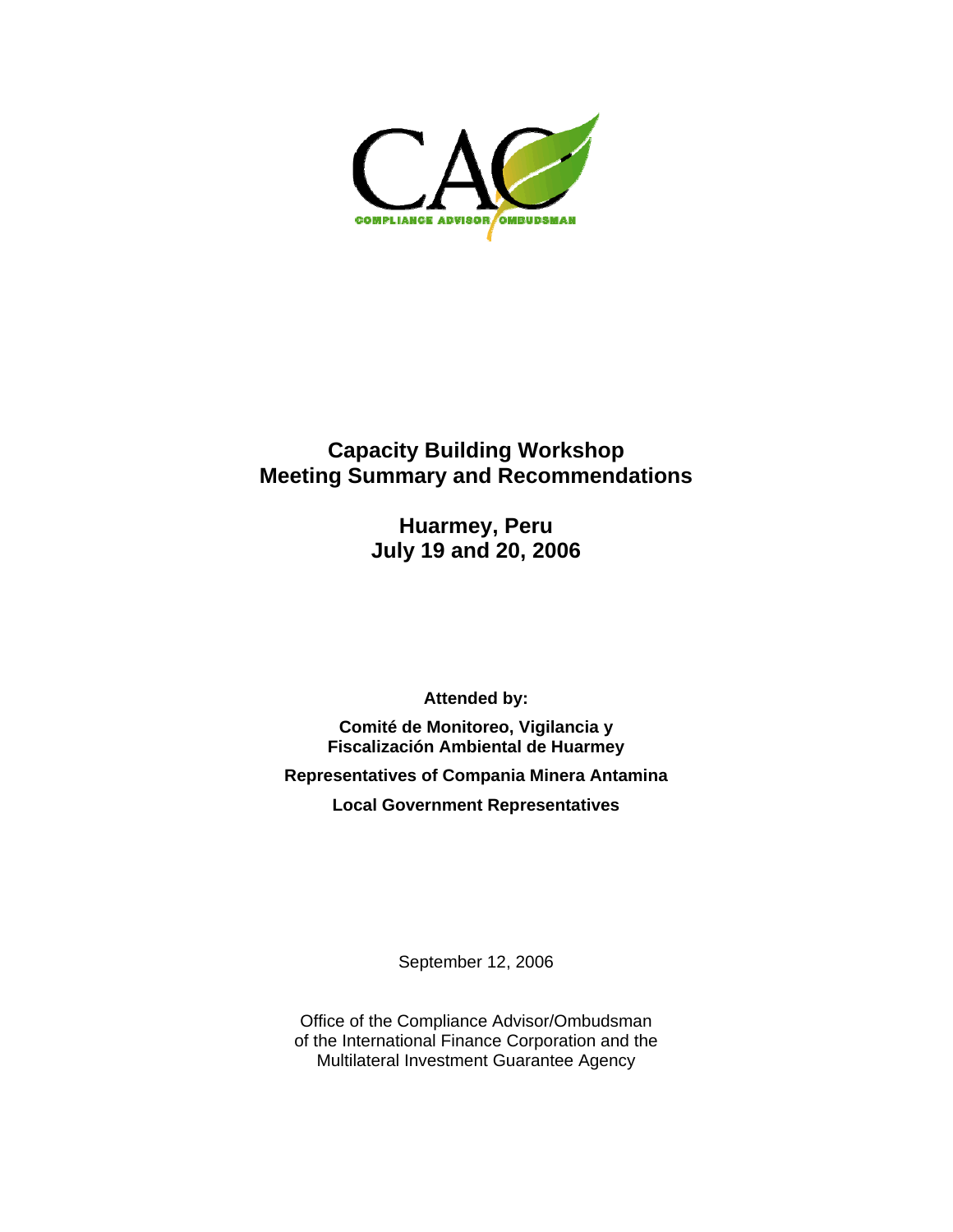# **Summary and Recommendations**

## **Background**

The July 19 - 20, 2006 Capacity Building Workshop involved members of the Comité de Monitoreo, Vigilancia y Fiscalización Ambiental de Huarmey (CMVFAH), representatives of Compania Minera Antamina (CMA), and representatives of several governmental agencies with environmental monitoring mandates.

The CAO-sponsored workshop was requested by both CMA and by CMVFAH following CAO's assessment and closure of a complaint filed in May 2005 by members of the Federación de Pescadores del Perú. Among the recommendations in CAO's final assessment report was that the company work more closely with the environmental monitoring committee to strengthen CMVFAH's technical capacity; improve communication between the two parties and between the committee, the complainants, and community members; and to improve strategies for interpreting and disseminating reliable environmental information.

Following written requests in May 2006 by senior management at Antamina and by CMVFAH, CAO agreed to convene and facilitate the workshop. Prior to the workshop, CAO spoke by phone with representatives of the two parties to discuss their expected goals and outcomes of the workshop, and to draft an agenda.

Although members of the fishing federation and associated complainants had declined to engage in further dialog with the company and CMVFAH shortly after CAO closed their complaint, they later contacted CAO to say they had reconsidered and would like to participate in the workshop which they understood was being planned by the other parties. CAO and the other parties welcomed their participation.

CAO confirmed to the parties that its agreement to facilitate the workshop did not constitute a re-opening of the complaint.

In preparation for the workshop, CAO requested the names of five people from each of the three parties who would participate in the 1.5-day meeting. CAO also asked both Antamina and CMVFAH to provide the names of five people from government agencies whose mandates include environmental monitoring and regulation of CMA's port facility in Huarmey.

Letters of invitation to the workshop were sent to the following governmental entities and individuals:

- CONAM Raul Roca & Pedro Dongo
- DIGESA Issac Lavado & Fausto Roncal
- IMARPE Manuel Guzman Roca
- INRENA Rolando Rubio Flor
- MEM Mario Huapaya

Those from government entities who accepted the invitation and attended the workshop included: Pedro Dongo and Roxana Orreco of CONAM; Ronaldo Rubio of INRENA; and Aldo Leon and Ada Alegre of MEM.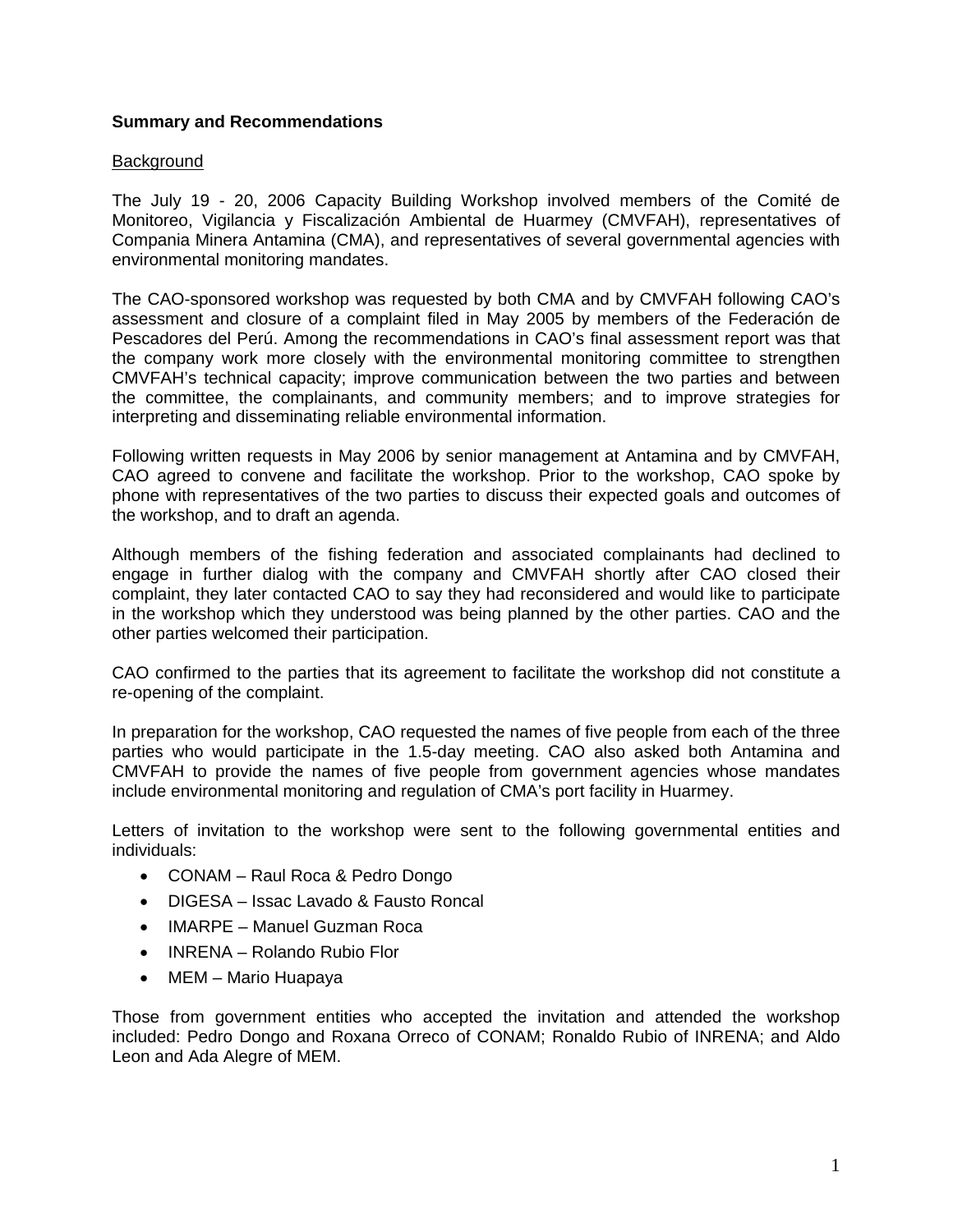Participants from CMVFAH:

- Nadia Alonzo Gomero
- Ronald Aponte Cornejo
- Jorge Luis Bayona Guio
- Wilfredo De Paz Falvy
- Martin Farromeque
- Lola Gomero Pajuelo
- Marino Huanuco Rivera
- Presbítero Pacherres Mendoza
- Alberto Rodriguez Rosales.

Participants from CMA:

- Dennis Haumán
- Gonzalo Quijandría
- Guillermo Tello.

Participants from CAO:

- Kate Kopischke, Specialist Ombudsman
- Antonio Bernales, Consultant Facilitator
- David Atkins, Consultant Technical Specialist.

Also present for part of the workshop was Deniz Baharoglu, social specialist from the Multilateral Investment Guarantee Agency (the World Bank Group member institution that provides risk insurance to CMA).

Despite their request to participate, members of the fishing federation and associated complainants did not attend any part of the workshop.

Day 1 of the workshop began with a lunch at 1 pm on July 19 and adjourned at 6 pm. On Day 2, the workshop began at 10 am and adjourned about 3 pm.

# **Recommendations**

Based on the discussions and ideas generated by participants in the Capacity Building Workshop (which are summarized in the attached meeting notes), CAO suggests the parties consider the following next steps towards improving functionality and enhancing capacity and communication between and among CMVFAH, the regulatory institutions, the company, and the community:

1. Regulatory agencies, together with a representative of the CMVFAH, should consider convening a facilitated roundtable or series of roundtables aimed at standardizing collection and dissemination of environmental data, and working collaboratively to ensure that their responsibilities and information are shared, rather than exclusive. Currently, individual agencies appear to be asking the company, citizens and other agencies – independently and separately – for the same information and data. A facilitated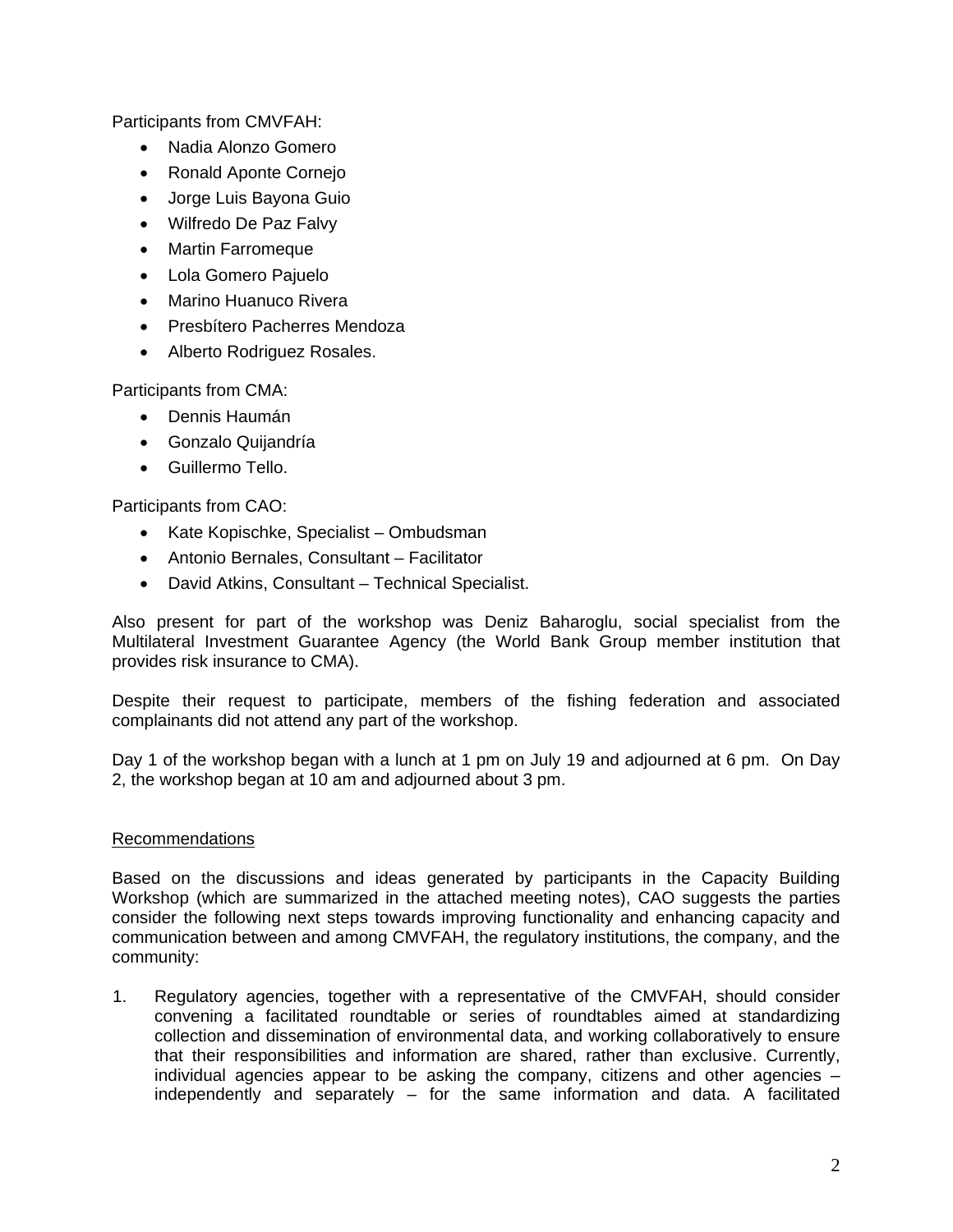collaborative process could help the agencies identify areas of common interest and costsaving possibilities, and could ultimately establish jurisdictions that are concurrent, rather than isolated from one another.

A secondary goal of the roundtable could be to set communication objectives and reach agreement on which agencies or organizations are responsible for what types of communication and outreach.

- 2. CMVFAH should undertake research and planning to identify possible funding sources separate from the funding provided by Antamina. A number of foundations and funding agencies are focused specifically on environmental monitoring, public participation, capacity building, and environmental assessment. Although the process of identifying appropriate funding can be time consuming and competitive, the CMVFAH should begin to explore these resources. The Canadian International Development Agency's "preliminary index of useful internet websites" <http://www.iaia.org/eialist.html>offers a number of possibilities. Another resource is SIMBIOTA, a volunteer organization that assists Latin American and Caribbean field biologists and conservationists. The group's website <http://wildlife.wisc.edu/simbiota/> contains a list of "Potential Funding Sources" that may be relevant to the Comite's education and operating goals.
- 3. During the workshop, the group identified many areas that could or should be a priority for CMVFAH. CMVFAH should prioritize those items and determine if they are included in, or in addition to, the work plan for the coming year. In creating this priority list, it will be useful for CMVFAH to identify the capacity necessary to fulfill its mandate and to address any issues that are a high priority but not currently part of the work plan. Developing additional capacity could involve attending training courses or hiring consultants/experts with specific expertise. Identifying priorities and necessary capacity will be key to developing proposals for potential funding sources.
- 4. CMVFAH and CMA should work to resolve current funding problems as soon as possible.
- 5. CMA should convene a small working group to address findings on the ground water issue. CMA plans to deliver a groundwater report by October 2006, but has not received approval from ATDR to conduct the study. If ATDR does not approve the study soon enough to allow CMA to meet the October 2006 deadline, the working group should seek cooperation from ATDR, and involve the other regulatory agencies in fully characterizing the ground water issue, and any future plans for storage and release of the treated water.

# **Conclusion**

These recommendations stem from conversations and issues raised by parties during CAO's two assessment trips to Huarmey, and during the July Capacity Building Workshop. CAO encourages the parties to work together to refine and implement these recommendations in the coming year. This report concludes CAO's involvement in the complaint filed in May 2005 by members of the Federación de Pescadores del Perú. All the parties, including MIGA, have been notified of the closure.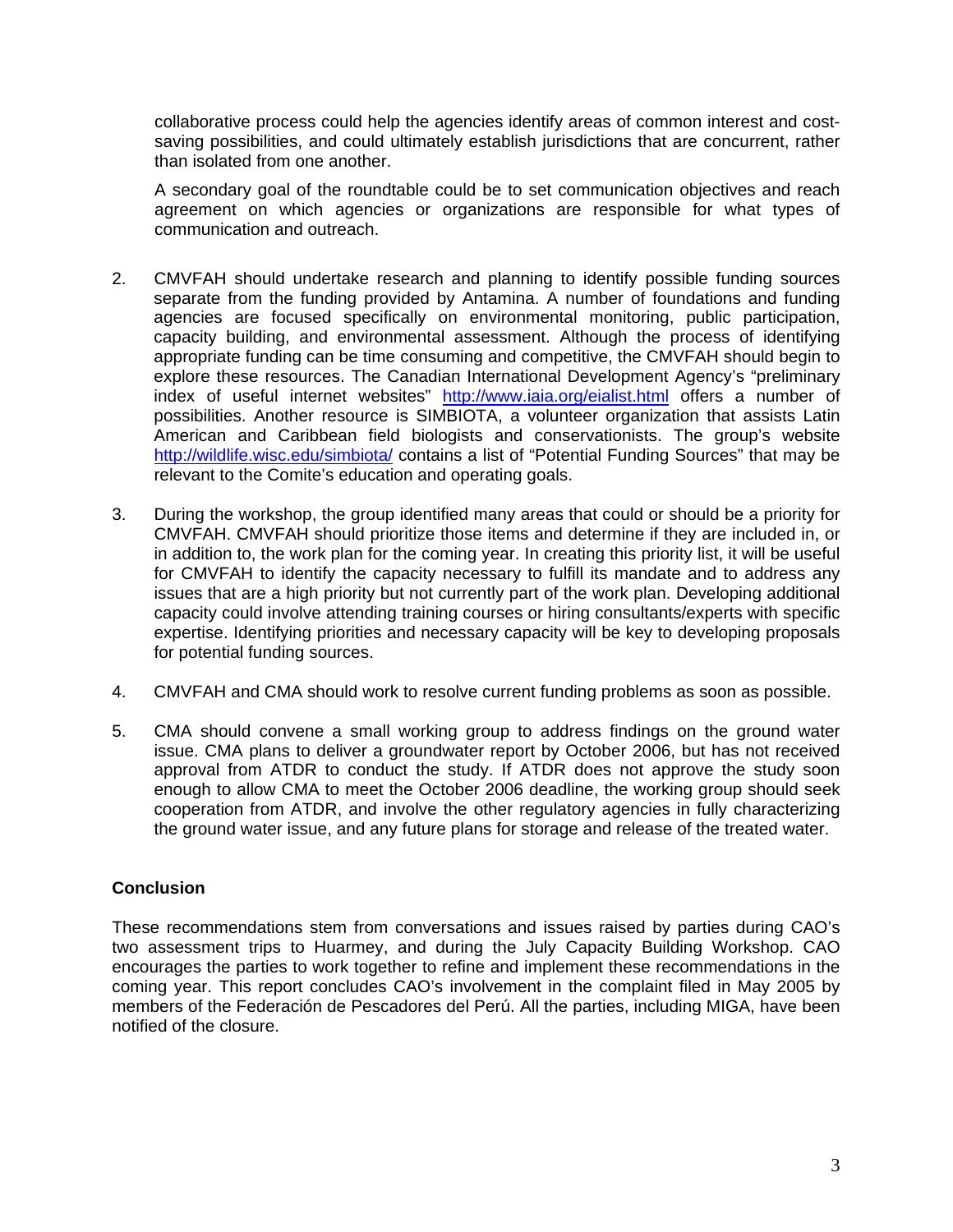# **WORKSHOP NOTES**

# *Day 1 Presentations:*

# *What is the institution's mission, and what are its key challenges?*

#### Ministry of Energy and Mines

*Monitors the performance of the company through monitoring and bi-annual audits.* 

A tension exists in the orientation of the measurements of water quality. In the case of Antamina, the forest plots are a concern. The plantation water is treated and must comply with MEM regulations for discharge of treated water (R.M. No. 011-96-EM/VMM, afterwards referred to as 011). On the other hand, these standards are different than those designated for agriculture by DIGESA (Class III).

Criteria for MEM audit is related to what is legally approved. That is in the EIA document. In the EIA, we rely on regulation 011, not the classification according to DIGESA.

Two key challenges for MEM include:

1. Classification of Water: It is possible to re-define the final use of the water – to shift the end user from 011 to class 3, if the water is going to be used for irrigation. If it is going to be used for agriculture, you need to go to class 5. The classification used depends on what the people want, whether it is feasible, and whether it is acceptable for all parties including the mine.

That target for the final use implies different approaches, treatments, and technology. If Antamina complies with 011 is OK. But people believe it's more complicated than that.

2. Administrative / regulatory: All the institutions use different approaches, different standards, different measures. There is a tension over 'turf'; what needs to be measured and by whom. IMARPE doesn't want to measure what DIGESA measures, because it's 'not their job.'

Institutions do not share a common vision, and they do not feel entitled to discuss whether they can share a vision. The opportunity for a roundtable offers another option from the point of view of the regulatory system. Not that someone else will solve the problem of different approaches, but in this instance (CONAM) may analyze the controversies between agencies. But CONAM won't say what should be done; only who is in charge. This is legal arbitrage.

"How to" is still regulated by each sector. (The Environmental Protection Agency in the U.S., in contrast, has overall responsibility for whole country, and can answer the "how-to" questions.)

This is a facilitation challenge: the groups work collaboratively but still can't find common ground.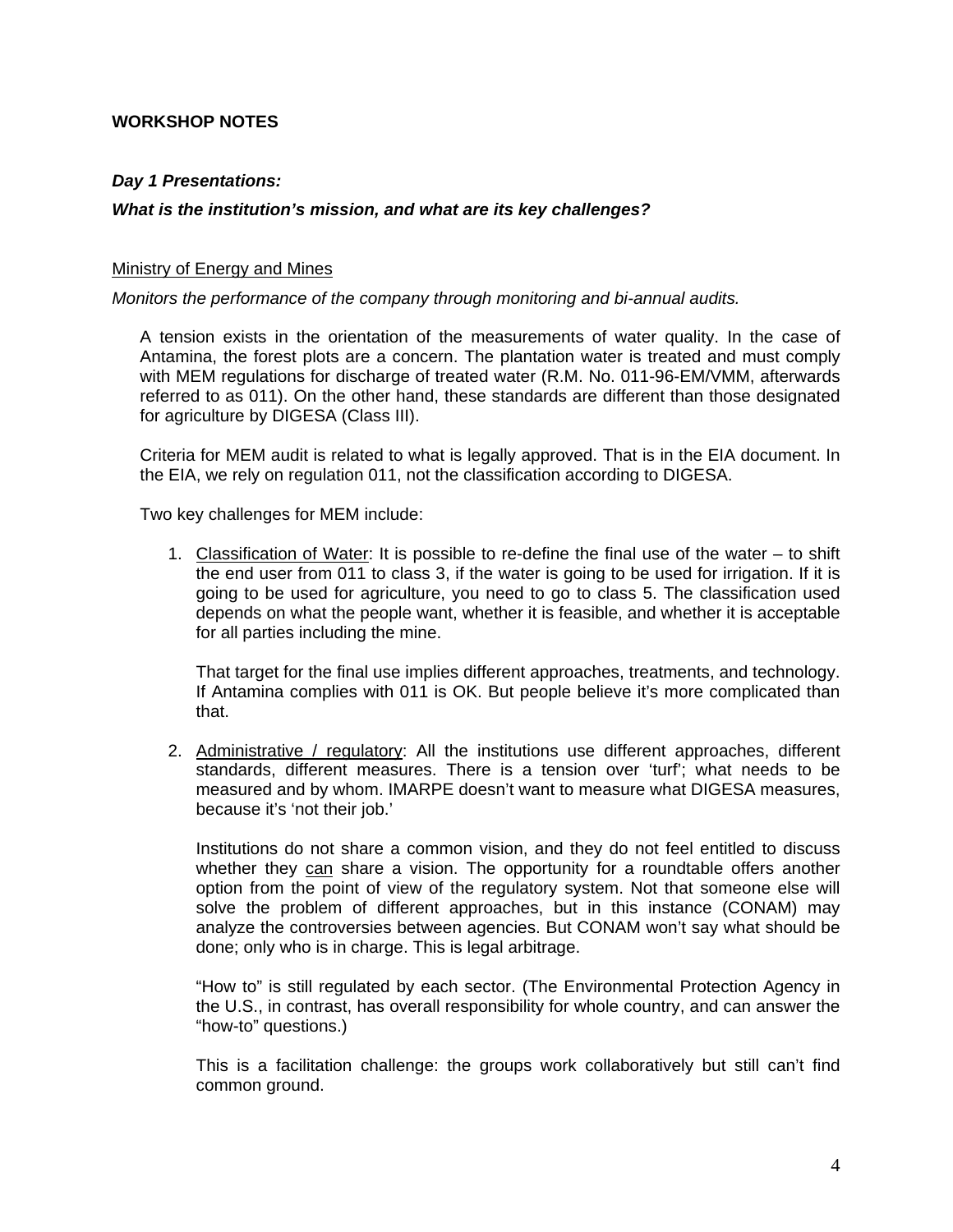MEM is launching a new division of labor; a general body to deal with social issues, and a rationale for splitting social and environmental issues. We are reviewing the whole system (working towards a new strategy for avoiding new legacies/pasivos).

#### INRENA

#### *Monitors surface and ground water*

Deals with water rights; uses a decentralized system where local people work through a technical administration (like ATDR); 'Users organizations.'

Issue of ground water was studied/monitored in Peru in the 60s and 70s. Then from 1974 until the 90s, the program was not prioritized. Only in 1997 was it reinstituted, and 35 aquifers on the coast have been studied at different levels,

Current priorities in this area are modeling two aquifers: Tacna and Ica, which are two of the largest, driest agricultural areas.

Regarding Huarmey, information is just beginning to be collected. INRENA's intention is to understand the cause and effect of the ground water issues there – including where the sources of recharge are ('recharge zones'). INRENA will develop a model based on the investigation.

Although INRENA's primary focus has been on quantity, they are starting in Huarmey with quality issues. But quality is also the key purview of DIGESA. Unfortunately the interaction between DIGESA and INRENA is minimal.

INRENA would like to do quarterly surveys of water quantity in order to better capture seasonal variability in flow. But they do not have the resources; currently, measuring is done every six months. (CMA is measuring ground water levels every month.)

Quality control is a challenge for INRENA. The institution has no capacity to analyze sea water.

Beginning in 2006, INRENA expanded the area of analysis in Huarmey to include the valley floor (where they work with ATDR) to the mine's area of influence. This includes 22 new wells. Now there is a uniform network for analysis that includes the whole valley.

Biggest challenge is to improve communication between INRENA and ATDR, and between INRENA and the CMVFAH. It will be important to reinforce participation of the local representative of ATDR.

#### Antamina

CMA is focused on participatory monitoring and how they work with different parties. The company works with DIGESA on water use in the forestry project, on treated water / water quality. It works with IMARPE on sediments and marine environment issues. MEM conducts audits and is the authority in charge of water quality for agriculture, human consumption, sea water, and disposal.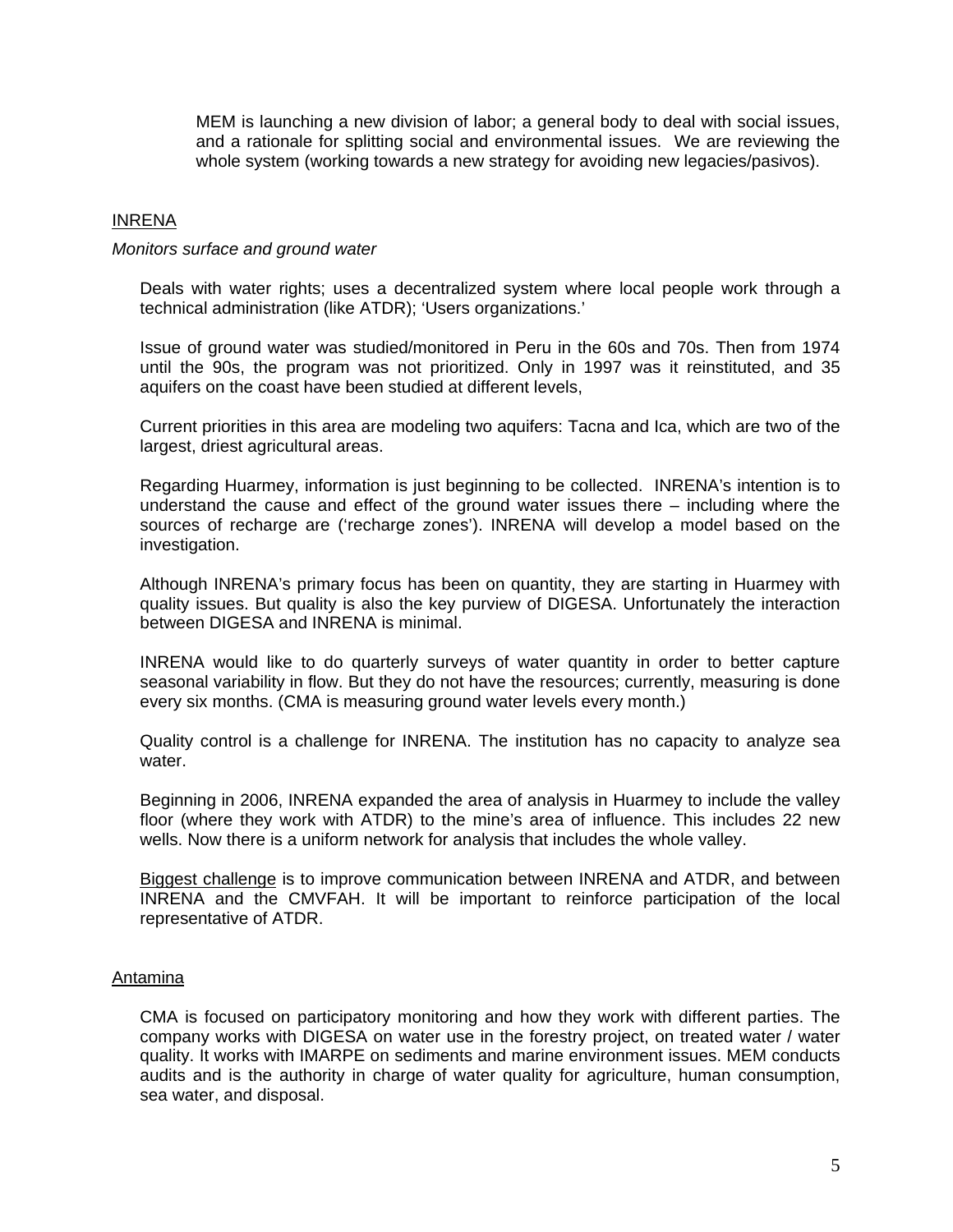There is a 'chain of custody' that is used to verify how and where samples are delivered to the labs. This was developed with the company and the institutions. Results of lab reports are compared and delivered to the assembly.

Regarding communication of the information, discussion of the results is within the purview of the Consejo Directivo, which analyzes and reports on the trends. Those trends/results are reported to the assembly and to stakeholders.

Antamina has also been working with INRENA since 2006 on ground water.

Key issues / challenges facing Antamina include the ground water issue and sediments during ship loading.

The company just presented its updated environmental management plan, which includes an environmental monitoring plan. All this information is 100 percent public and available on the web.

# CMVFAH

The Comité de Monitereo:

- Plans and coordinates a monitoring system, and promotes citizen participation;
- Organizes meetings to report results to institutions, the assembly, and to the community;

Criteria are strictly technical.

Problems / challenges facing CMVFAH:

- The length of time it takes to get the institutions' monitoring results. There is no systematic delivery or protocol for receiving information. This has had the effect of eroding the relationships between the Committee and the institutions.
- CMA forwards information only when CMVFAH asks for it. There is no commitment to deliver all the available information systematically and in a proactive way.
- Each institution has its own approach to collecting and disseminating the data. Criteria are based on a sectoral approach. Those assigned roles create a tension between the different bodies regarding what criteria should be used, what standards, and what parameters.

To overcome these challenges, CMVFAH needs to:

• Work with the institutions to clarify and align the criteria and standards for monitoring and dissemination.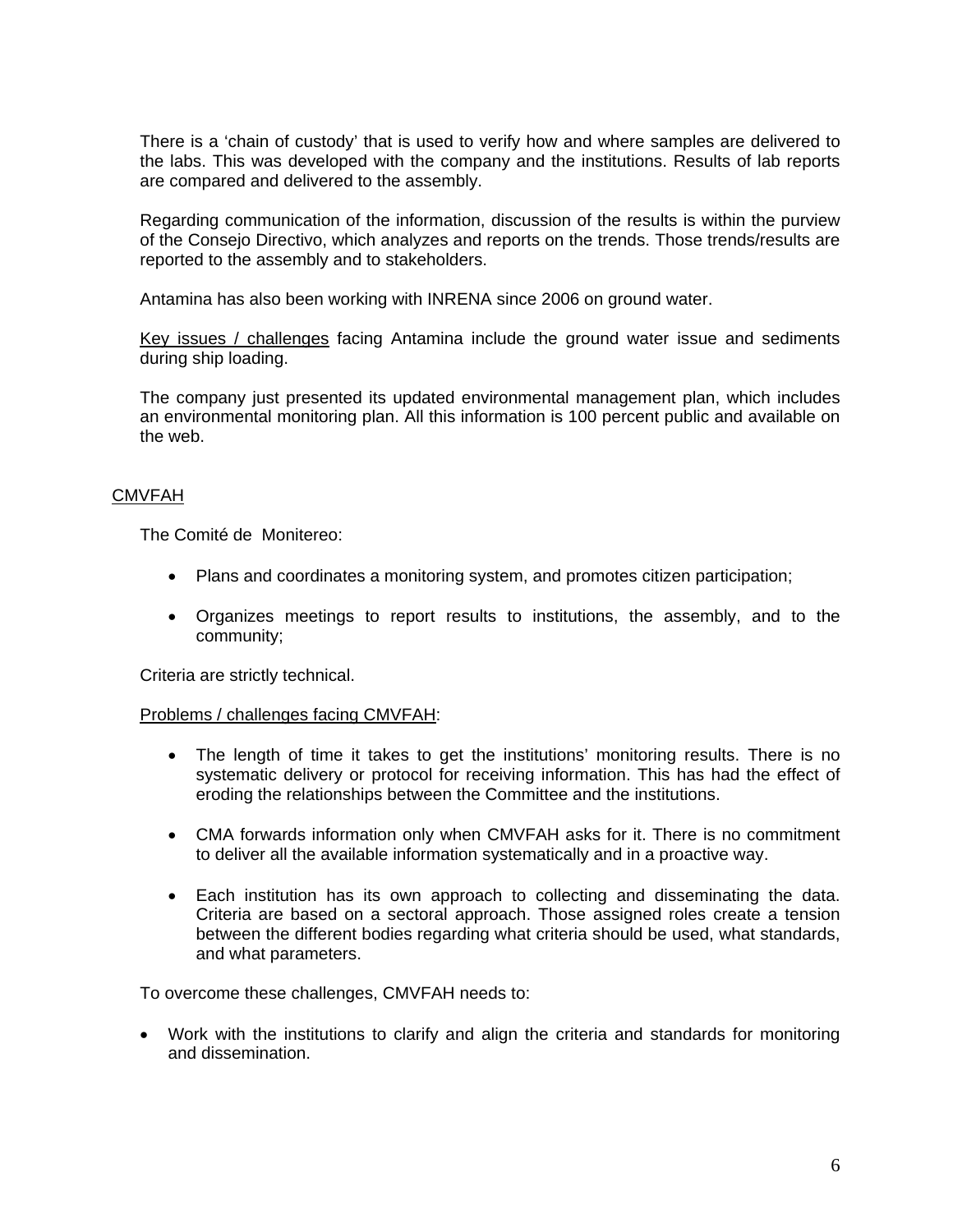- Design a systematic strategy for analyzing and understanding what is occurring in the bay and in the river.
- Attend or convene, along with key technical people within the institutions, continuing education programs aimed at improving technical capacity, information dissemination, and overall monitoring standards and practices.
- Design strategies for raising funds independently to cover its costs and to improve trust in its services and to bolster its independence.
- Work together with the institutions and company to develop a comprehensive communication strategy, with a budget and milestones.
- Work with the company and institutions on concrete implementation plans. (Many agreements have been reached, but they have yet to be implemented. This includes implementation of the recommendations from the original CTM report. CMVFAH has been charged to follow up on those, but as a volunteer organization and an unfunded mandate, it is extremely difficult.)

(Pedro Dongo of CONAM commented that the outlook for CMVFAH will depend upon on how management of environmental / territorial law will be implemented in Peru.)

## *DAY 2 Discussions: Setting Priorities*

Workshop participants were asked to identify opportunities for improving environmental monitoring and communication exchange between CMVFAH and the other entities with monitoring mandates. The ideas generated were divided into two categories: those that currently exist but could be amplified/improved (A), and those requiring fulfillment of existing agreements or activities/cumplimiento (C).

#### Opportunities to Improve Environmental Monitoring

*Amplificación / additions to the current program (A)* 

Expand the mission of CMVFAH and of the regulatory agencies to include water use for irrigation and well management throughout the whole valley. Improve understanding of the interaction of the river and the bay.

Include in the CMA management plan a discussion of the existing or potential social and economic impacts of CMA. The plan should discuss the number of jobs that would be created as a result of new activity, the kind of transportation that would be required, traffic and police issues, other infrastructure issues, etc.

Bioaccumulation: incorporate existing or newly commissioned university studies into the work of CMVFAH and into CMA's management plan. For example, a study of bio-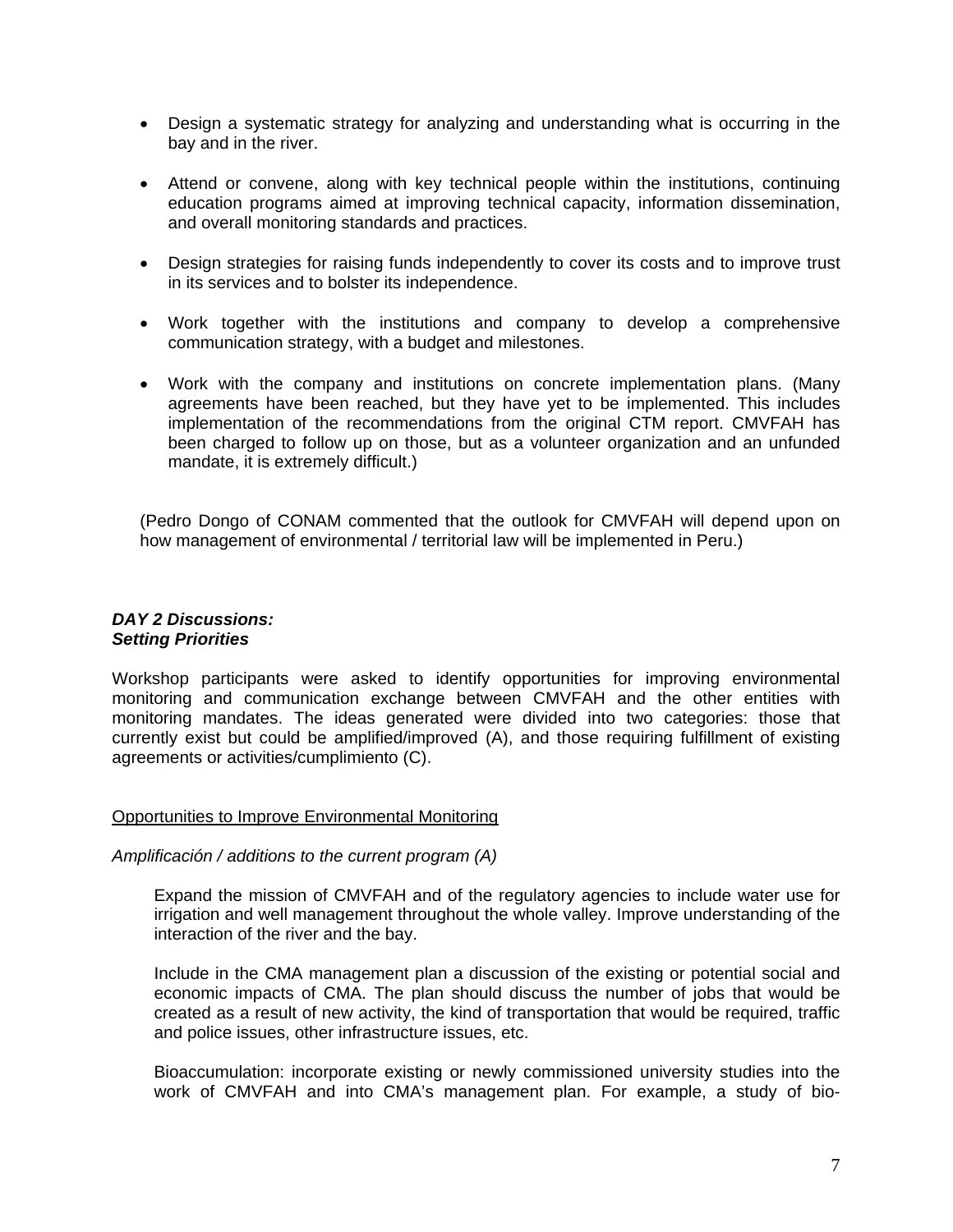accumulation in the forest plots should be designed jointly and incorporated into existing information about the plots.

Develop a comprehensive communications strategy for CMVFAH in coordination with the governmental entities and the company.

Undertake or commission studies to better characterize the impact of the fishing industry on Huarmey Bay (including the impact of fish meal plants, shipping, loading, etc.)

Cumplimiento / fulfillment of agreements and activities already in place (B)

CMA should:

- Ensure compliance with existing financial commitments. CMA should fulfill its previously agreed commitment to CMVFAH.
- Ensure access to the port facility so shipping and ship loading activities can be systematically observed and monitored.
- Work with CMVFAH to improve strategies for public participation, with consideration to eliminating time consuming bureaucratic hurdles.
- Work with CMVFAH and regulatory entities to improve diffusion / dissemination of environmental monitoring results. (Currently, governmental institutions do a lot of sampling, but with very little focus on how to publish / release it publicly.)

#### Ideas for improving relationships and building trust

#### *Roles – Responsibilities*

Agree on clear information sharing procedures, i.e. formal and informal communication, between CMVFAH, ATDR, and Antamina.

Design a mitigation plan in the event that CMA cannot deliver the ground water study by the October 2006 deadline. (CMA needs permission from ATDR to do the study, and so far they have not received it.) It is possible to get the authorization and deal with this risk now. Early and factual reporting to the community is important. Key point is that CMA should not wait to ask / tell people what's going on, and to avoid any misunderstanding, to be clear about the reason it would not be on time.

Design strategies for preventive approaches to emerging or unexpected issues, rather than reactive, finger-pointing and blaming. Schedule open, frank conversations to share information and design collaborative solutions. (At assemblies, situations/crises cannot be prevented, only discussed. Up-front work should be done prior to assemblies. The point of the assembly is accountability, not problem solving.)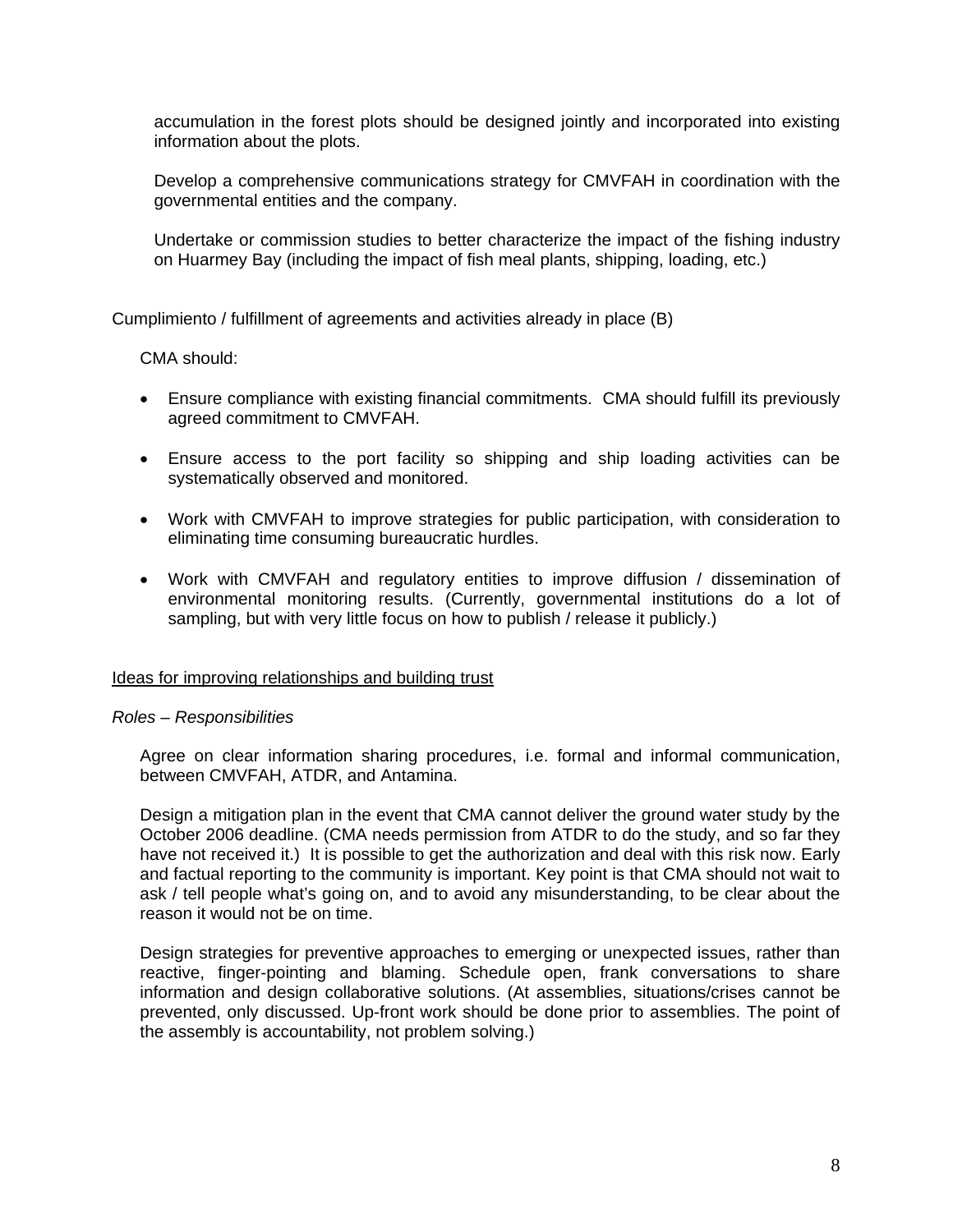#### *Process Analysis: Ground Water*

Design a tool for accurately measuring ground water levels or other ground water issues by monitoring sites, taking samples, and analyzing these data to measure progress toward established goals. Each project or individual case should be subject to a systematic process analysis that can be easily reviewed and reported. Such analyses should be time-sensitive.

(The report on groundwater in Huarmey that was sent to INRENA for review, which includes information from CMA and CMVFAH, is still pending. INRENA has not released a statement or provided a response to either CMA or CMVFAH.)

## *Communication*

Improve the capacity and clarify the role of spokespersons. Currently, only the CMVFAH president is a designated spokesperson, idea being that with a single spokesperson, consistency would be maintained. The objective should be to "translate" the technical issues in a way people can understand, and to identify the best spokespeople to do that translation. Also important to identify who is best suited to speak about a specific issue with credibility and specific knowledge.

A Formal Communication Plan should be designed and implemented for dealing with the key concerns of community members. Currently, the top 3 concerns of residents (according to CMVFAH) appear to be:

- 1. Contamination of the bay / sea (metals)
- 2. Contamination of ground water / irrigation
- 3. Bad odor in Puerto Grande.

The Communication Plan should:

- Address the amount of misinformation that exists about the existing and emerging concerns.
- Include both external and internal communication issues, and define the difference between informal and formal channels of communication.
- Incorporate experiences, lessons learned, and gaps that currently exist in knowledge and capacity.
- Specify who is responsible for different communication tasks, including web communications, radio, other media, etc. When a technical specialist is required, who will be called? Who will handle crisis communication?

# *Work Plan*

Work plans and procedures should be formalized/enhanced and strictly followed. Each activity should have a clear description of the specific task, who is responsible, the action to be taken to complete the task, and the timeline for activity and completion.